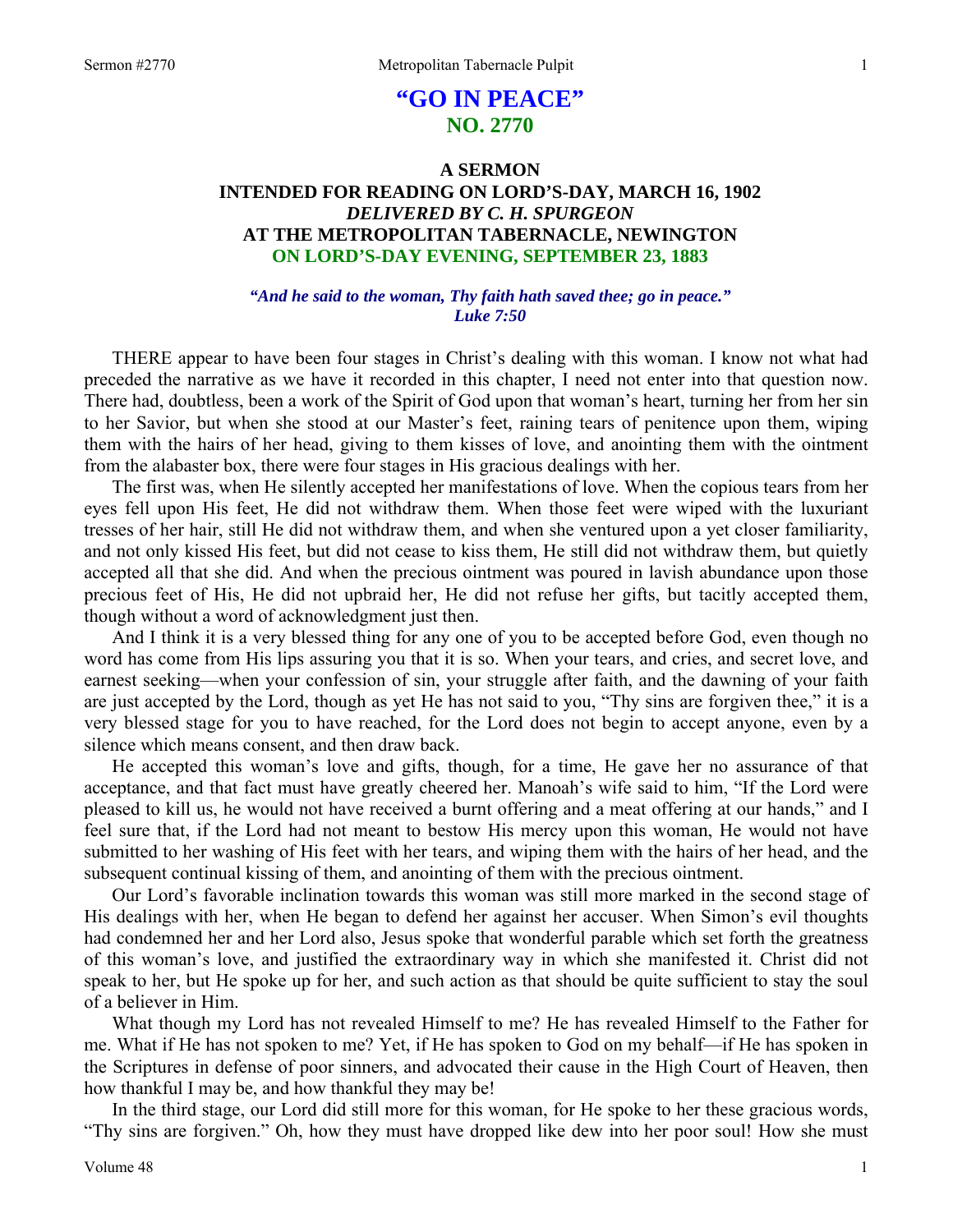have been refreshed by them! She, who was a sinner—a great sinner, a public sinner—yes, a professional sinner, hears her Savior say to her, "Thy sins are forgiven." The absolution pronounced by the man who calls himself a priest is utterly worthless, but it would be worthwhile to give a thousand worlds, if we had them, for absolution from our great High Priest! Yes, He who knew all about the woman's sin, He who had power on earth to forgive sins, had said to her, "Thy sins are forgiven." Was not that enough for her? Would not that short sentence set all the bells of her heart ringing as long as ever she lived?

Ay, but there was still more to follow, for the Lord spoke to her a second time and said, "Thy faith hath saved thee; go in peace." So she was not only delivered from the guilt of sin, but she was also delivered from the power of sin. Her faith had saved her, she was a saved woman, so she might go in peace. Now she is enjoying the sunlight of full assurance, the bright clear noontide of acknowledged acceptance, "Thy faith hath saved thee; go in peace."

Some of us have this great blessing, and we rejoice in it, but if others of you have not come quite so far on the heavenly road, do not begin murmuring or doubting. Bless the Lord Jesus Christ for any favor that He has shown to you, a poor unworthy sinner, and if you have even the faintest ray of light, pray Him to make your path like that of the just, which "shineth more and more unto the perfect day." If you have received any token for good from your Lord, be thankful for it, and expect ere long to hear in your soul the sweet music of this gracious word, "Thy faith hath saved thee; go in peace."

So we have come to our text, in which two things are very clearly revealed. The first is, *an assurance,* "Thy faith hath saved thee," and the second is, *a dismission,* "Go in peace."

**I.** First, then, here is AN ASSURANCE, "Thy faith hath saved thee."

That assurance teaches us, first, that *salvation is a present thing,* "Thy faith *hath* saved thee." This is something that is already accomplished. You are saved, not, you *shall* be saved, but you are even now in possession of the priceless boon of salvation, "Thy faith hath saved thee." All through the Scriptures, and especially in the New Testament, it is plainly asserted that believers in Christ are already in possession of salvation. I will not stay to prove that it is so, but will rather explain it. If anyone says to me, "In what respect are believers saved?" I answer, that they are saved in the price, in the promise, in the principles, and in the pledge of salvation. The alliteration will help you to remember these four points.

First, they are saved in the price of salvation. All that was necessary to save them from the result of sin has been endured by the Lord Jesus Christ. He has ransomed them by His death upon the cross. He has stood in their stead, and borne their sin in His own body on the tree, and suffered the full penalty for it. He has finished the transgression, and made an end of sin, and made reconciliation for iniquity, and brought in for them everlasting righteousness, so that they *are* saved. The great work of their salvation was completed by Christ upon the cross when He laid down His life for them, and now they are "bought with a price," even "the precious blood of Christ, as of a lamb without blemish and without spot."

Next, they are saved in the promise of salvation. Our Lord Jesus Christ, who cannot lie, has declared "that whosoever believeth in him should not perish, but have everlasting life." God's promise is certain of fulfillment, so that every believer in Jesus may be absolutely sure of salvation. We often take the check of a man who is known to be in a good financial position, and we consider his check to be as good as if it were hard cash, and in like manner, we accept God's promise of salvation as being just as sure as the salvation itself.

Paul tells us that God's promise has been confirmed by an oath, "that by two immutable things, in which it was impossible for God to lie, we might have a strong consolation, who have fled for refuge to lay hold upon the hope set before us."

Then, thirdly, we have salvation in the principles of it, that is to say, all those graces, which constitute the essentials of a perfect character, are in every true child of God. There is given to us, when we are regenerated, the very same life which we are to live forever in heaven. We have now the root, the bulb, the seed, out of which immortality and perfection will most surely grow, we may not yet be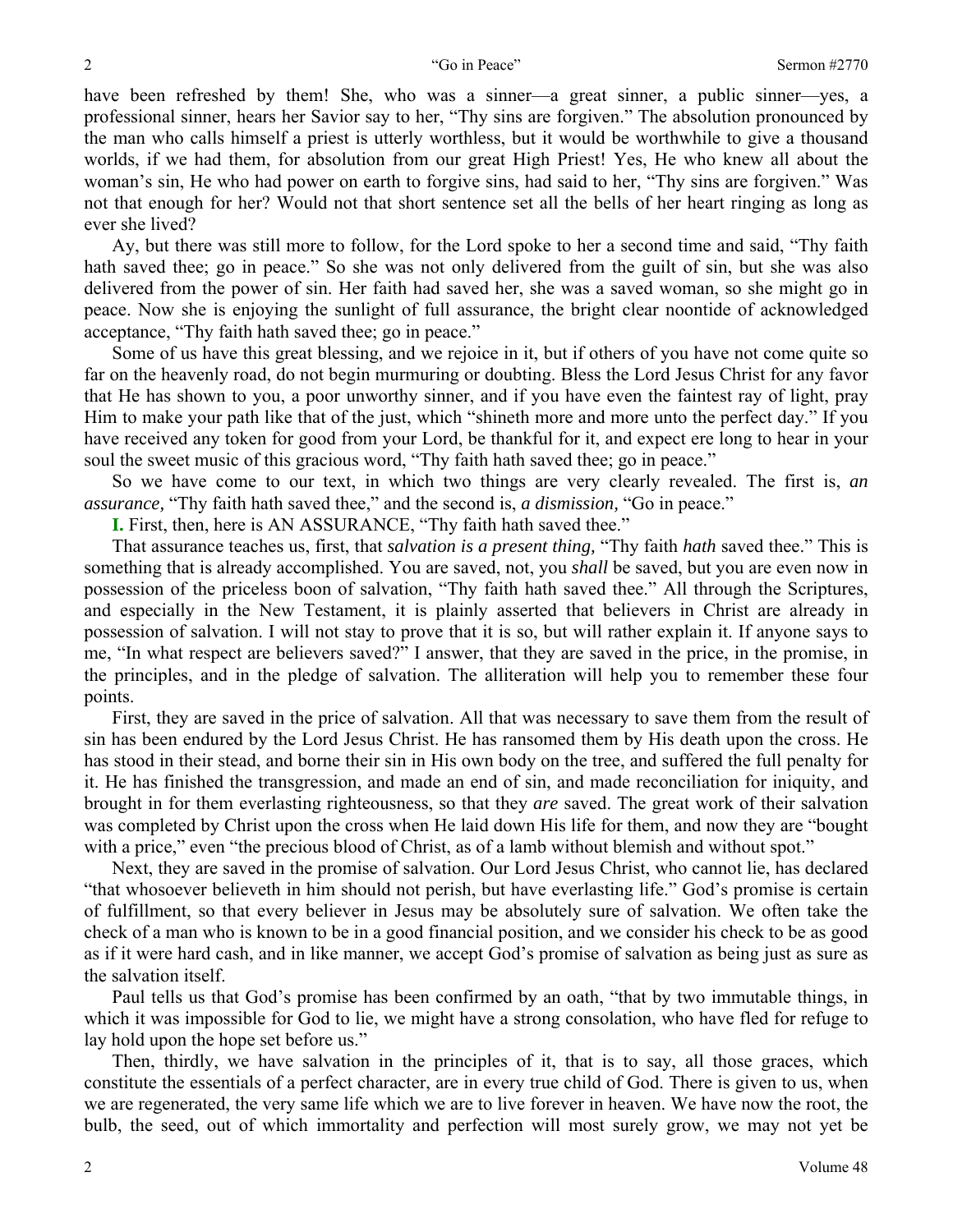perfect, but we have that which will come to perfection. We have within us a new nature, which cannot sin, because it is born of God, and this will gradually overcome the old nature, as the Israelites drove out the Canaanites, and we shall be perfect before the throne of the Most High. A man may have, in a very small room, a whole field of wheat lying in embryo, in the seed which is to be sown in the springtime, and reaped in the autumn, and we have, in the gift of God's grace, all heaven in embryo, in the seeds of faith and love, and the work of the Holy Spirit within our souls. Thus, we have salvation in the principles of it.

And once more, we have salvation in the pledge of it, for when the Holy Spirit enters our heart, His coming there is the pledge and the earnest of heaven. There is a difference between a pledge and an earnest, and what I really mean is rather an earnest than a pledge. A pledge is taken back, but an earnest is retained. A man, who has his wages to take at the end of the week, may get some earnest-money in the middle of the week, and if his master is what he should be, that will be a pledge that he will get the rest.

So, the Holy Spirit is the Divine Person who virtually puts heaven into us, and makes us fit to be in the heaven which Christ has gone to prepare for us. What a mercy it is to have the witness of the Holy Spirit, the grace of our Lord Jesus Christ, the love of God our Heavenly Father, to have aspirations after holiness which we never had in our unregenerate state!

All this is the pledge of heaven, and in having the pledge, we have practically the salvation itself. The Holy Spirit would not have come into our hearts, and given us all these blessings, if He had not meant to "perfect that which concerneth us," and to save us in the Lord with an everlasting salvation.

Salvation then, is a present thing, in price, in promise, in principles, and in pledge, but the important question for each of you to answer is—Have you obtained that salvation? If you have not, you are in a truly terrible condition, for you are "condemned already" because you have "not believed in the name of the only begotten Son of God."

But if you have obtained this salvation, then you are indeed rich to all eternity. Perhaps you live in one poor room, and have to work very hard for a livelihood, yet you are much richer than those emperors and kings, who have much earthly pomp and state, but who are not the subjects of God's grace, for you are saved, the Lord has given you that salvation which can never be taken away from you. So rejoice in this salvation, and if you have little else to cover you, let this salvation be your royal apparel, let this salvation load your table with heavenly dainties, let this salvation smooth your path, however rough it may be, and cheer your heart, however great your trials may be.

So, this assurance means that salvation is a present thing.

Next, it teaches us that *salvation is obtained by faith,* "Thy faith hath saved thee." "But," says someone, "Was it not the Lord Jesus Christ who saved her?" Yes, certainly it was, but do you see what Christ does? He is so fond of faith that He takes the crown from His own head, and puts it on the head of faith, as He says to the woman, "Thy faith hath saved thee."

Is that a safe thing for Christ to do? Oh, yes! because faith at once removes the crown from her own head, and puts it back upon Christ's, saying, "Not unto me, not unto me, but unto thy name be all the glory." Christ loves to crown faith because faith loves to crown Christ.

As for boasting—faith cannot tolerate that for a moment, she hurls it out of the window, and will have nothing further to do with it. Our Savior speaks thus, "Thy faith hath saved thee," because He knows that it will be understood that faith is only the connecting link with Himself—that He really works the salvation, but that the faith of the believer is the means of obtaining it.

There are four things concerning this faith which I want you to notice, and I will put them under the same letter that I used before, so that it may be the easier for you to remember them. First, this woman's faith was a personal faith, *"Thy* faith hath saved thee." O dear friends, I implore you to give up all idea of being saved by anybody else's faith! You must believe in Jesus for yourself, or you will be a lost man forever.

What a dreadful falsehood it is when men stand up, as sponsors for a child and promise and vow various things, none of which are within their power to perform! As to anything that anybody ever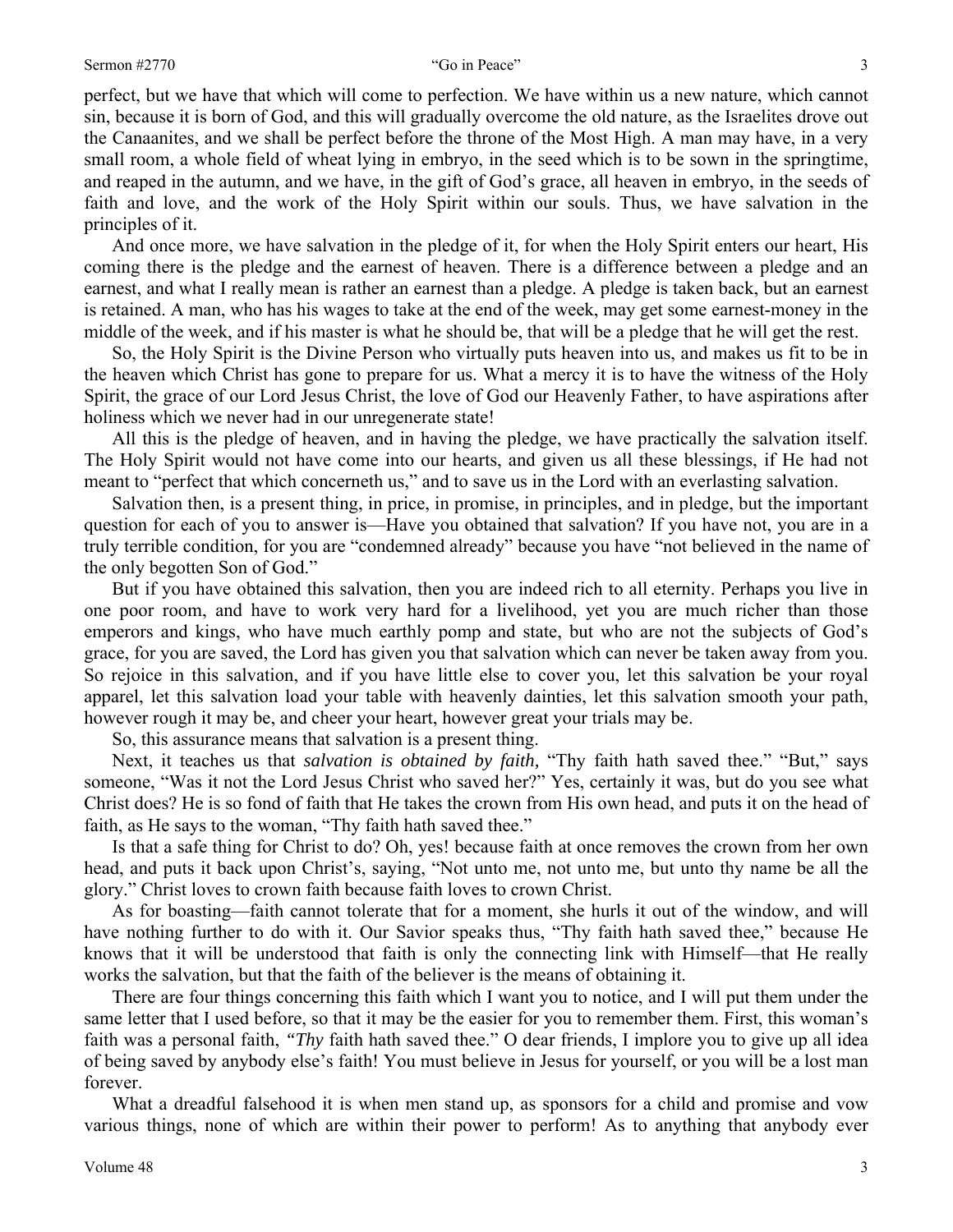promised with regard to your soul, what can another person do for you in such a matter as that? The most earnest faith in your parents can never bring you to heaven, unless you also have faith in Jesus. There is a great blessing which may come to us through the faith of others, if they exercise it in prayer on our behalf, but still, salvation can never come to us apart from our own personal faith in the Lord Jesus Christ. He said to the woman, *"Thy* faith hath saved thee"—not Peter's faith, nor James's faith, nor John's faith, but her own, and you also must have faith for yourself, or you will assuredly be lost. "Believe on the Lord Jesus Christ, and thou shalt be saved," but if you do not personally believe on Him, you cannot be saved.

Notice next, that this woman's faith was a practical faith. She was saved by faith, and not by works, but she was not saved by a faith which did not produce works. Think of her works—she washes the Master's feet with her tears, and wipes them with the hairs of her head, she kisses them repeatedly, and anoints them with her precious ointment. I may truly say of her, "She hath done what she could." All that her affection prompted, her devotion performed, for she had the faith which works by love, and if you, dear friends, have a faith that never works for Christ, I beg you to get rid of it at once, for it will turn out to be a bastard faith.

The faith that never kisses His feet is a faith that He will tread under His feet. The faith that never anoints Him is a faith that will have no fragrance in His esteem, and He will not accept it. We are not saved by works and faith combined, much less by works alone, but nevertheless, the faith which saves is not a barren faith, it produces the good fruit of love and service for Christ.

So this woman's faith was personal and practical. It was also a penitent faith. While she stood at Christ's feet, behind Him, her eyes showered tears upon them as she wept over her sin. I am always doubtful of the genuineness of a dry-eyed faith. The longer I live, the more I am afraid of those people who profess to leap into faith without any repentance, and there seem to be some in these days, who do not believe in the old-fashioned sorrow for sin. I would rather see some men less confidant than they are if they were more humbled on account of their past transgressions. This woman manifested a truly penitent faith.

And once more, it was a pure faith—I use that word pure to help your memory, and I mean that her faith was perfectly simple. She wept, but she did not trust in her weeping. She anointed Christ's feet with the ointment, but she did not rely upon her self-sacrifice. She kissed His feet, but she did not depend upon her kisses. Where was her trust all placed? Why, upon Christ, and upon Him alone. I do not know that she had ever read the Old Testament, certainly, she could not have read the New Testament, for it was not written then. She may not have known much about the Bible, but she knew Him who is the very sum and substance of the Bible.

I have heard people talk about a Body of Divinity, but there never was but one in the highest sense of the term, and Jesus Christ is that Body of Divinity. He is, in the truest sense, "the Word of God." This woman had seen Him, she had learned to know Him, He had forgiven her sin, and she had come into that house full of love to Him, and full of trust in Him, and now from His own lips she receives this gracious assurance, "Thy faith hath saved thee." It was faith in Him, and in nothing else.

There was not, and there could not have been, in her case, anything to trust to but Christ. She was, in a very emphatic sense, a sinner, she had not set herself up as being a person of good character, there were no doubt, scores of people in the city who could have borne lamentable evidence of her sinfulness. But she trusted herself absolutely to Jesus Christ, the sinners' Savior, and she trusted Him alone, and so her faith was proved to be of that pure kind that saves all who exercise it. Let yours be like that, dear friend—personal, practical, penitential, and pure.

Further, upon this first point, note that *salvation may be a matter of assurance*. This woman had the assurance from Christ's own lips, "Thy faith hath saved thee." Those of you who were at the prayer meeting here last Monday night, will remember that one of our brethren, when he was giving an address, made you smile when he said, "He that believeth on the Son hath everlasting life," and then added, *"ha-t-h*—that spells *'got it.'"* "That is a queer mode of spelling, which is not taught at the Board School,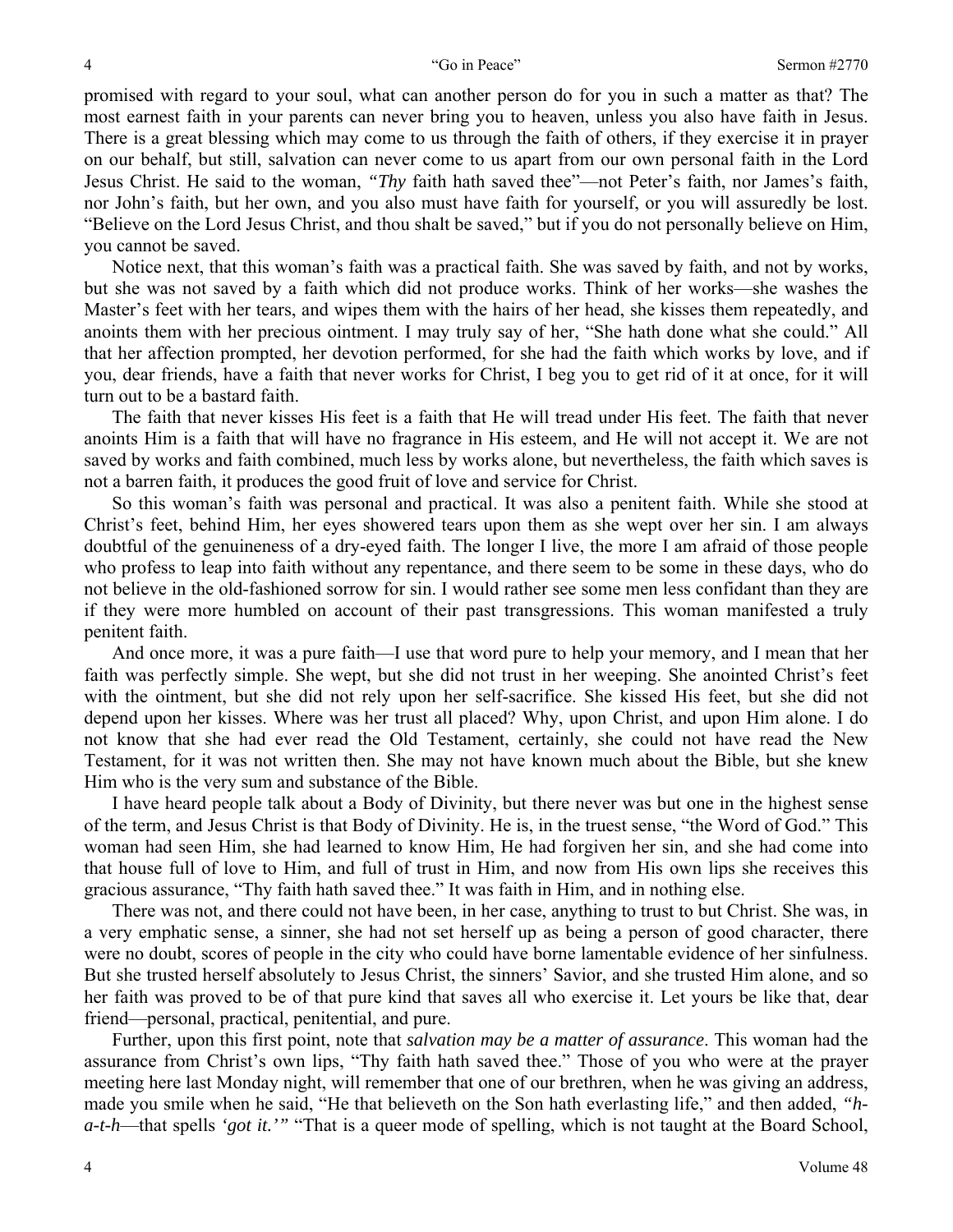yet it is a heavenly way of spelling, and it is perfectly correct. "H-a-t-h—that spells *'got it.'"* If you have the blessing of salvation, there is a possibility of knowing that you have it. "He that believeth on the Son hath everlasting life," he has got it, he has got it now.

"I should believe it," says one, "if Jesus Christ spoke to me, and said so." My dear friend, He has said it in His Word. Is that Word a lie, or is it true? If it is true, then what more do you want? Christ has written it in His Word, and I like a thing that is written even better than that which is spoken. You know how a man says, when he wants a guarantee about a bargain, "Give it to me in writing, for some people will swear that they never said what we ourselves heard them say, so give it me in black and white."

Well, here it is in black and white, "He that believeth on the Son hath everlasting life," and again, "There is therefore now"—*"now,"* mark—"no condemnation to them which are in Christ Jesus," and yet again, "Therefore being justified by faith, we have peace with God through our Lord Jesus Christ." Now, cannot you also say, "Got it"?

"Oh, but!" says someone, "I want evidence that it is so." Very well, you shall have evidence, you shall have the witness of the Spirit who has renewed you, you shall have the witness of your changed life, you shall have the witness of your new character, but first of all, is not Christ's Word sufficient for you? Is not Christ's written Word enough? Is not this Book, which you believe to have been inspired by the Holy Ghost, and which reveals the Word of the Lord, enough for you? It is enough for me.

If all the men in the world were to come, one after another, after I had read something in the Bible, and were all to say, in their different languages, "That is a lie," I would not believe it an atom the less, and suppose they were all to stand up and say, "It is true," I would reply, "Of course it is, but I do not need your word to confirm what Christ has said." I am perfectly satisfied if He has said it, and there it stands, and all the powers of hell cannot prevail to overthrow it. Here is the solid rock for a soul to rest upon. Christ says, at this moment, to everyone who believes in Him, and trusts in His blood and righteousness, "Thy faith hath saved thee; go in peace."

**II.** So we come to the latter part of our text, which is, A DISMISSION: "Go in peace." What did our Lord mean by saying this?

I think He meant, first, *"Quit this place of controversy,* and go in peace." Do you notice that it was when those, who sat at meat with Him began to say within themselves, "Who is this that forgiveth sins also?" that He said to the woman, "Thy faith hath saved thee; go in peace"? See the black looks of those Jews, those Pharisees, round about Simon's table. Why, they are as sour as vinegar, and full of all kinds of skepticism, so the Savior says to the woman, "Go home, good soul, away from all of them."

So, dear friends, whenever you meet with a book that is full of skepticism and unbelief—especially you who have lately found the Savior—you had better throw it away. "Thy faith hath saved thee; go in peace." Unbelief will be no help to you, your faith has already saved you, then what more do you want? You have the assurance within your own soul that you are saved, do not go anywhere, or do anything to damage that assurance. I do not think it is worthwhile to go through a horse pond, and get covered with filth, just for the pleasure of being afterwards washed.

It may be that some strong man, like another Samson, may have to go in among the Philistines, and pull their temple down about their ears, but poor Hannah could not do that, and those who are like her the women of a sorrowful spirit—had better go home, and get out of the way of that set of wranglers. They may even be wrangling professors, squabbling about this doctrine and that, and perhaps not understanding any of them properly, so the Savior says to you, "You have the assurance of salvation, do not let anybody worry you out of that. Go in peace." This is what the apostle means when he says, "Him that is weak in the faith receive ye, but not to doubtful disputations."

Then, next, I think our Savior meant His words to the woman, "Thy faith hath saved thee; go in peace," to be *a kind of dismission of her case from the Court*. Here is Simon in thought accusing her, and thinking that she ought not to be permitted to come and touch the Master's feet, and here is the Lord Jesus Christ not only becoming a pleader for her, but deciding the case in her favor as He says to her,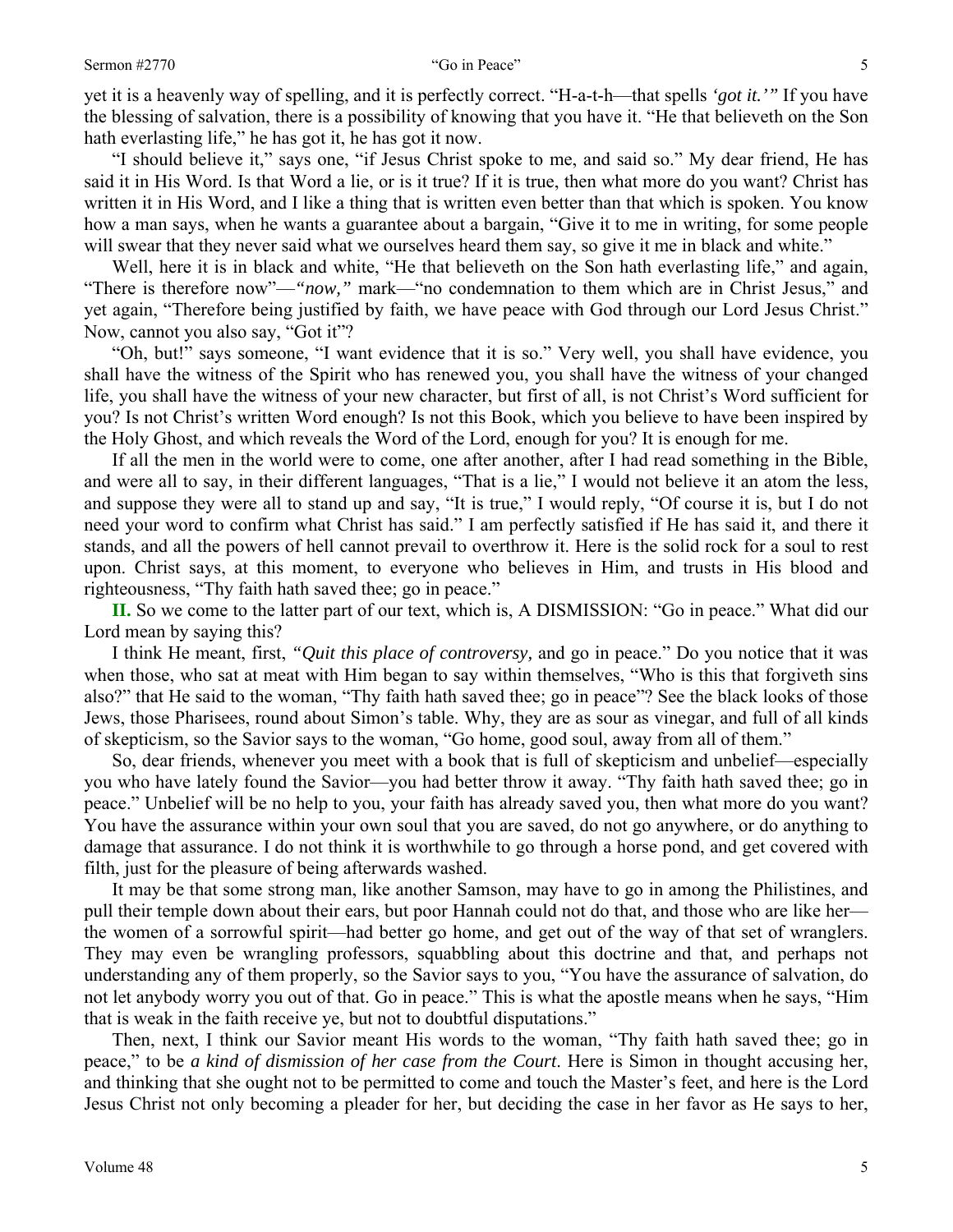"Thy faith hath saved thee; go in peace." This was in effect saying, "Your case is dismissed, there is nothing against you. The Court clears you, go home, good soul."

What a mercy it is when the Lord speaks thus to anyone! "Who shall lay any thing to the charge of God's elect? It is God that justifieth. Who is he that condemneth? It is Christ that died, yea, rather, that is risen again, who is even at the right hand of God, who also maketh intercession for us." Christ has given us our dismission from the Court of Justice, so let us "go in peace."

May not our Lord also have meant something more than we see upon the surface of these words? May He not have meant, *"Go home in peace to your daily avocations"?* Ah! she had done a deal of mischief in that home of hers by her sin, for there never was a fallen woman who brought a blessing to her family while she lived in sin. And now that the Savior has given to her the assurance of salvation, He says to her, "Go home, and attend to your ordinary household duties. Go and act as a woman should. Fulfill your part as a mother, or a daughter, or a servant, or whatever your calling may be. Go in peace."

Do you not also think that *this dismissing word would last her as long as ever she lived*—and that, all her life through, she would seem to hear the Savior saying to her, "Go in peace"? Perhaps she was to go upstairs, and lie there ill, but she was to "go in peace." Possibly, she was to come down, and to confront opposition and persecution, if so, she was still to hear this message, "Go in peace." I think that word would come to her every morning as soon as she woke, and when she was about to close her eyes, and go to sleep, she would still hear it.

With such a gracious message as that, she could even go through the valley of the shadow of death, and "fear no evil." It may be that is just what the Lord meant it for—that, when she came to die—and she may have died a martyr's death, we cannot tell—at any rate, whenever she came to die, this message was ringing in her ears, "Go in peace."

The practical point that I want to bring home to you Christian people, to you who are saved, is this. Beloved friends, as you go to your families, as you go through life, as you go into eternity, I pray you to "go in peace." It is heaven begun below to possess "the peace of God, which passeth all understanding." Peace should be the continual portion of all believers. This is what the angels sang when our Lord Jesus appeared on earth, "Glory to God in the highest, and on earth peace, goodwill toward men."

And as it was at the beginning of our Savior's life, so it was at the end, for this was our Lord's legacy to all His disciples, "Peace I leave with you, my peace I give unto you." That which gives one of His titles even to God Himself—for He is called "the God of peace"—should be very precious to your soul.

Peace is the fit result of what the Savior has done for you. Has He forgiven you? Then you have peace. Has He saved you? Oh then, feel an inward peace which none can take from you! Did He die for you? Then you can never die, in the full meaning of the word, so be at rest about that matter. Has He risen for you? Then, because He lives, you shall live also, so, let not your heart be troubled, but be at peace. Will He come again to receive you unto Himself? Oh, then, let your peace be like a river flowing from the very throne of God!

This peace within your heart is the blessed fruit of the Spirit of peace. Where the Spirit of God is, there must be peace, for He is the Sacred Dove. The fruit of the Spirit within us should be "quietness and assurance forever." Do not despise this priceless boon of peace, but as saved souls, covet more and more of it. Do you know what I mean by talking thus to you? Suppose you are thinking to yourself, "Alas! I am going home to an ungodly husband," never mind, dear wife, "go in peace." "Oh, but! tomorrow, I have to go out among ungodly men." Never mind, "go in peace." Do not go among them disturbed and fluttered, but sing to yourself softly—

### *"My heart is resting, O my God!"*

"Go in peace." Perhaps you are going to the sickbed of one of your dearest friends. Possibly there is one at home, who is as depressed in spirit as to depress you too. Never mind, "go in peace." It will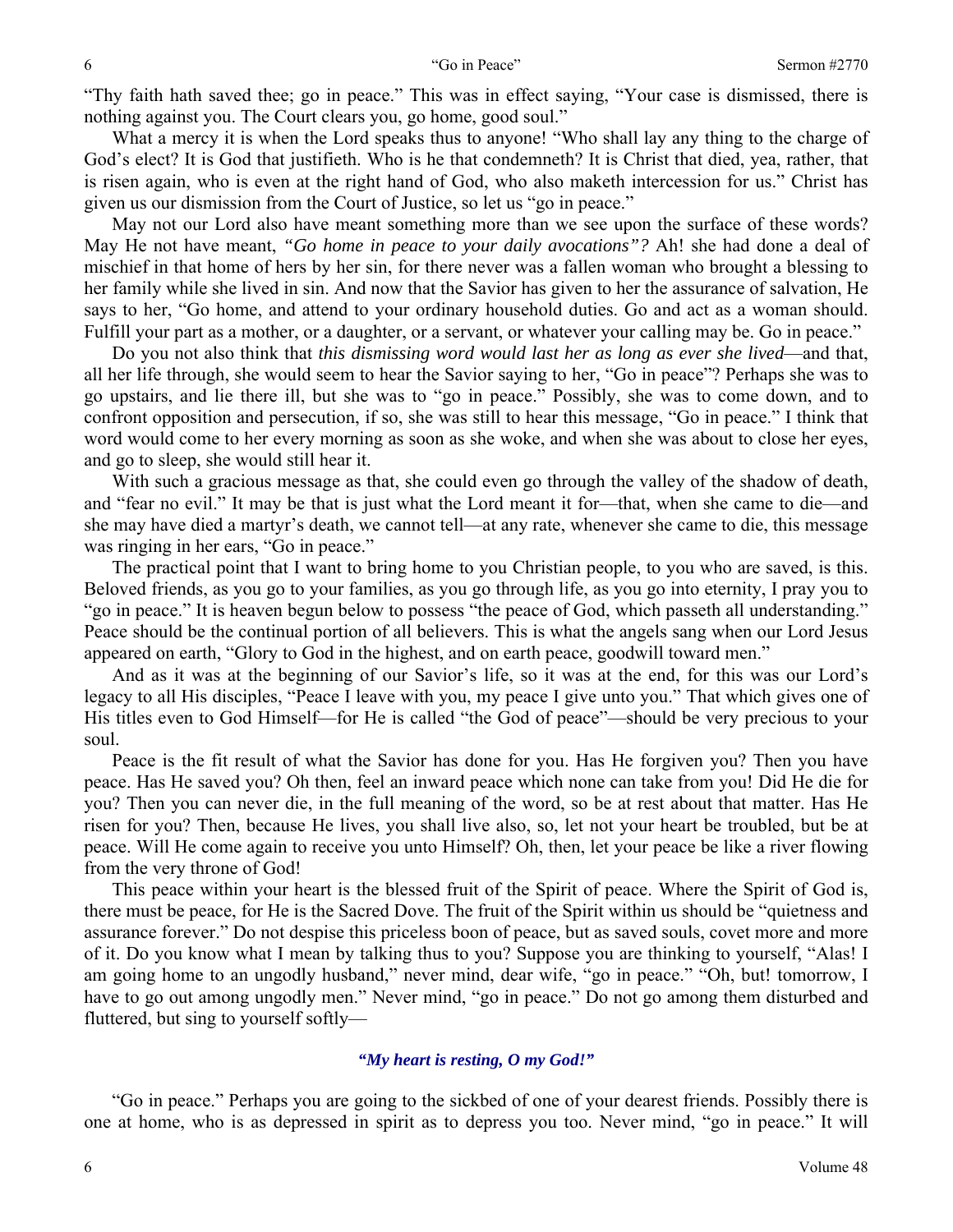strengthen you to have your own heart at peace. I remember once seeing an accident on a hill. I feared that a man had broken his leg, and I know that someone ran to fetch a doctor, and when he came, to my surprise, he walked coolly up to where the man was. If I had been sent for, I should have run myself out

of breath to get to the poor man, and when I reached him, I should have been all of a tremble, and should not have been able to do anything properly. But when the doctor heard that there was a man with his leg broken, he walked quietly to the spot, and the result was that he was able to do his work properly.

Our Lord Jesus Christ was never in a hurry. It is marvelous to contemplate the leisure of the greatest Worker who ever lived. He always moved along with a holy calm and quiet dignity, and He therefore did everything well. Do you likewise; "go in peace," for it shall be your strength. Sometimes your strength is to sit still, and always, the joy of the Lord shall be your strength.

This is the way in which you are to glorify God in your life—by going in peace. When this woman went back to her home—that same woman who had been such a poor, trembling, broken, bruised reed, because of her sin—those who knew her inquired, "What has happened to Mary?"—if that was her name, I do not know—"What has come to her? Why, she looks so placid, so calm, she is not like the same woman that she used to be." I have no doubt that she was rather quick tempered, for most very loving spirits are like that. "But now," say her friends, "she takes things so differently, she is so still, and quiet, and restful." Just so, and then they took knowledge of her, that she had been with Jesus, and had learned of Him, for that was His style and His manner also.

Ah, dear hearts! If Christ has saved you, you have the best reason in all the world for being the quietest, happiest people who ever lived. One said one day to a person who had spoken of his salvation in tones of assurance, "You ought to be the happiest man that lives," and he answered, "So I am." It was well known that he was very poor, that he did not know where he would get a second coat to his back, but then, he thought that he did not want a second coat till he had worn out the first one. They said that he did not know where he would get his next breakfast, but he had had his supper, so he was quite content to wait till God should give him his breakfast.

He had such simple faith in God that, though he was so very poor, yet he said he was the happiest man in all the world. Go in for that, beloved, for surely you have a right to it if you are a believer in Jesus. Your greatest sorrows are over, your heaviest burdens Christ has carried, the most terrible disaster that could ever happen to you has been averted by Him, the most fearful calamity that you once had cause to dread can never come to you. You are an heir of God, and a joint-heir with Jesus Christ. You shall have all you really need in this life, and you shall have the heaven of God in the life to come.

The supreme act of God, by which He blesses eternally, has been performed upon you already. The Father, the Son, and the Holy Ghost, have all united to bless you, and the covenant of peace is signed, and sealed, and ratified, and you must and shall conquer at the last. So, "Let not your heart be troubled; neither let it be afraid," but say to yourself—

> *"All that remains for me Is but to love and sing, And wait until the angels come To bear me to the King."*

God bless you, for Christ's sake! Amen.

# **EXPOSITION BY C. H. SPURGEON**

# *EPHESIANS 2*

**Verse 1.** *And you hath he quickened,—*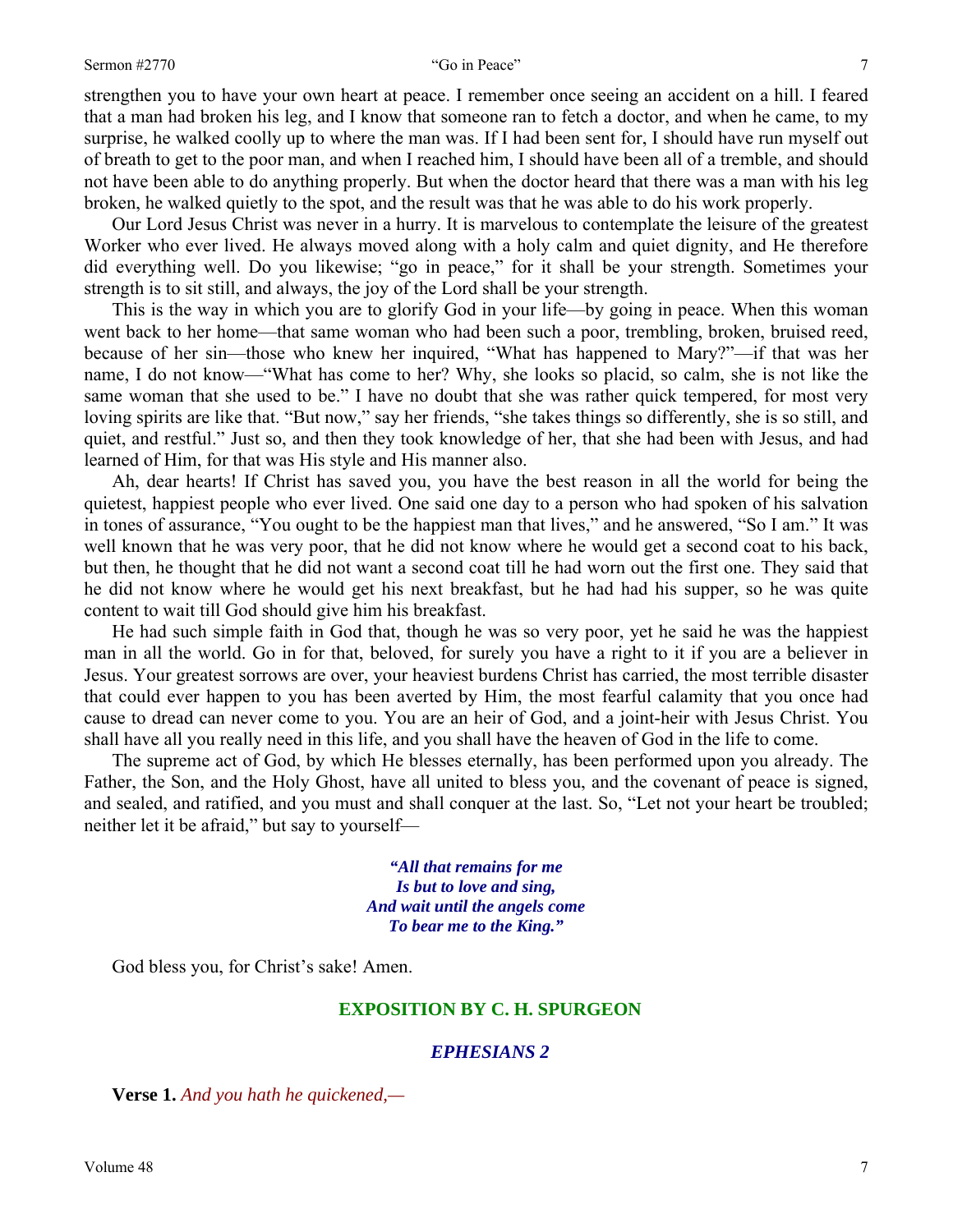You, who were by nature dead, are now made alive unto God by the Holy Spirit. If you had nothing else to think of all day long, but just these five words, they might suffice to lift you up to the very heights of grateful adoration of your quickening Lord, "And you hath he quickened,"—

**1.** *Who were dead in trespasses and sins;* 

These were your grave clothes, or the charnel house in which you would have continued to lie if the quickening power of God the Holy Spirit had not brought you out into newness of life.

**2.** *Wherein in time past ye walked according to the course of this world, according to the prince of the power of the air, the spirit that now worketh in the children of disobedience:* 

This is what happened to us all in our unregenerate state, we were carried along by the world, loving what it loved, judging from its views, and acting according to its maxims. Nay, worse than that, the devil himself had dominion over us, as he had over the rest of the world, "the prince of the power of the air" was the spirit that worked in us as well as in the rest of "the children of disobedience." What a glorious deliverance it was to be saved from the power of death, and the dominion of Satan, and to be made partakers of everlasting life!

**3.** *Among whom also we all had our conversation in times past in the lusts of our flesh, fulfilling the desires of the flesh and of the mind; and were by nature the children of wrath, even as others.* 

That is the highest point to which human nature can attain, left to itself, it makes us "children of wrath." Even those who are now most assuredly the children of God were once the children of wrath, there was no difference in that respect, between them and the rest of mankind. It is only the marvelous mercy and grace of God which have made us to differ from our fellow creatures who are still "dead in trespasses and sins."

**4-5.** *But God, who is rich in mercy, for his great love wherewith he loved us, even when we were dead in sins, hath quickened us together with Christ,—* 

Again let us praise the Lord with all our hearts for what He has done for us. It is truly wonderful that He should have loved us when we were "dead in trespasses and sins"—with no feeling, no holy desire, no repentance; while indifference, heartlessness, powerlessness covered everything. We were dead in sin, yet He loved us, and therefore it was that He "quickened us together with Christ,"—

**5.** *(By grace ye are saved;)* 

Not by human merit, not by the energy of our own will but "by grace ye are saved."

**6.** *And hath raised us up together, and made us sit together in heavenly places in Christ Jesus:* 

We are not only alive, you see, but we are elevated into the highest position of the new life—made to live with Christ, and in Christ—made to sit together in heavenly places in Christ Jesus.

**7-8.** *That in the ages to come he might shew the exceeding riches of his grace in his kindness toward us through Christ Jesus. For by grace are ye saved through faith; and that not of yourselves; it is the gift of God:* 

Both the salvation and the faith that makes it ours are the gift of God. Twice over, the apostle tells us that we are saved by grace, yet men will not believe it. They will, somehow or other, get away from this humbling but true and precious doctrine. They will contrive, by some method or other, to squeeze in their own works, and their own will, and so rob Christ, if not of His crown, yet of some of its brightest jewels.

**9-10.** *Not of works, lest any man should boast. For we are his workmanship,—* 

If we have good works, as I trust we have, yet even they are the production of God's grace, praise and glory for them belong to Him, and not to us, "For we are his workmanship,"—

**10.** *Created in Christ Jesus unto good works, which God hath before ordained that we should walk in them.* 

This is the great objective of our election, we are elected that we may be holy, and ordained that we may walk in good works—who can rightly quarrel with such a divine purpose as this?

**11-12.** *Wherefore remember, that ye being in time past Gentiles in the flesh, who are called Uncircumcision by that which is called the Circumcision in the flesh made by hands; that at that time ye*